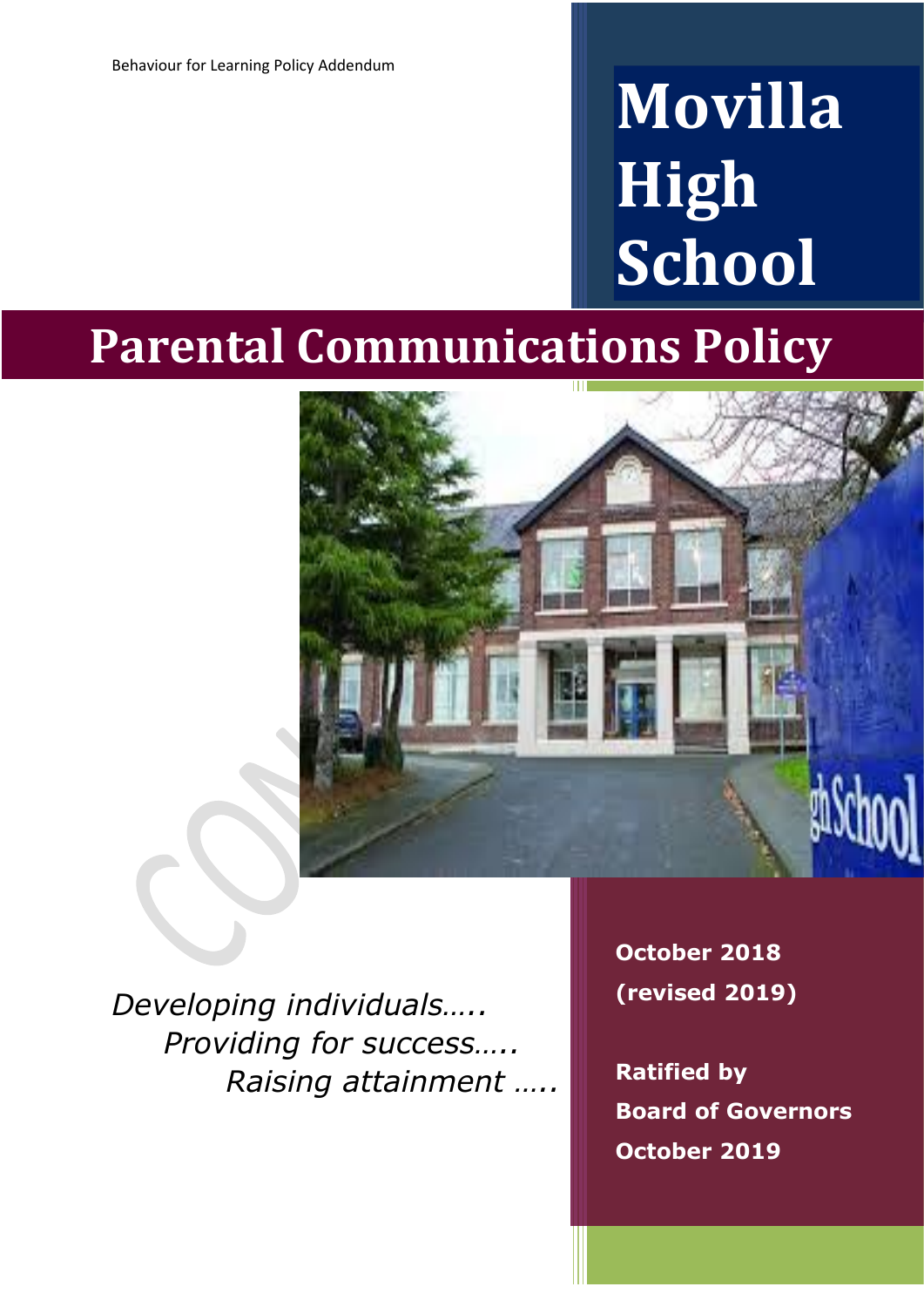### **Policy on Parental Contact with school**

The Home School partnership is central in ensuring the best educational outcomes for all our pupils. Movilla High School has many structured opportunities through which school and home communicate about the progress pupils are making. These opportunities include:

- I. Assessment Window progress reports
- II. Parent Consultation events
- III. Learning Guidance Forums
- IV. A full report in June.
- V. Parental contact with school by means of phone calls or notes about routine matters such as medical appointments, illness or matters of urgent family importance.
- VI. Meetings arranged by appointment to discuss any matter which the parent(s) or school wish to raise regarding the education, behaviour or welfare of a pupil.

The partnership between home and school is one which the school is keen to develop in order to effectively understand the needs of each child and how we can work together to meet them.

In order to ensure that all parental contact with the school operates in the best interests of each child's education and wellbeing, we would ask you to note the following points that have been discussed and agreed by the Board of Governors.

- 1. All visitors to the school, whether known to school or not, must enter the school through the front door and gain entry through the security system. This would also apply to anyone accompanying them.
- 2. We request that Parents do not park in school grounds, using the Abbey Road to safely park and then walk into the school grounds
- 3. TELEPHONE CONTACT
	- If a parent telephones the school to speak to a member of staff, they will most probably be teaching. The office staff will ask for details of the concern, such as the Parents name, Pupil's name, the nature of the concern and who they would like to speak to.
	- Academic concerns are referred to the Subject Teacher initially, followed by the relevant Head of Department. Pastoral Concerns are referred to the Registration Teacher initially, then the Learning Co-ordinator.
	- A message for the relevant member of staff will be left that contact by a parent has been made and return communication is requested. We aim to respond to enquiries within 24 hours but this may not always be possible during teaching commitment or at other busy times in the school's calendar.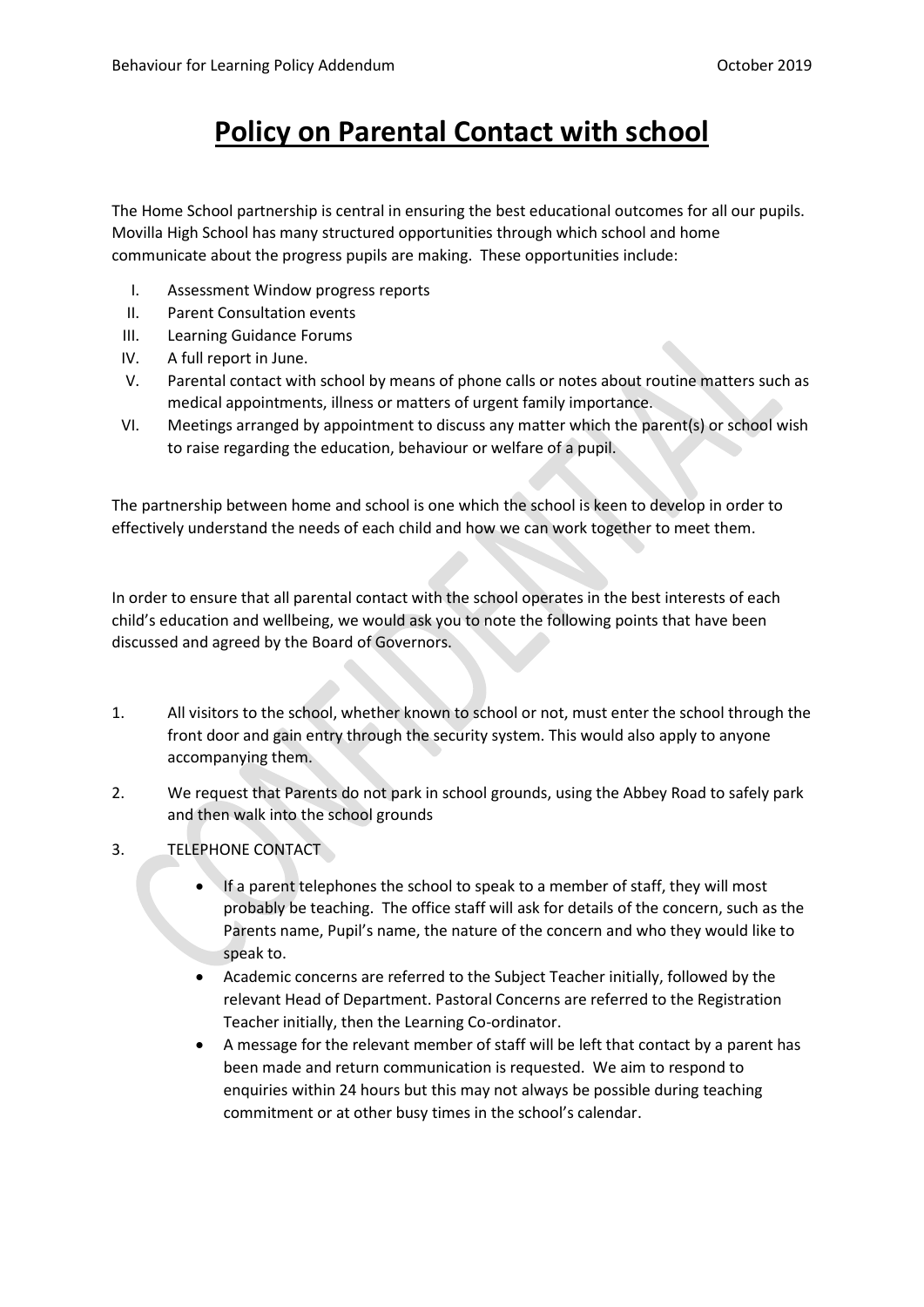#### 4. EMAIL CONTACT

- Parents may also email the school using the general school email address [info@movillahighschool.org](mailto:info@movillahighschool.org) This email address is checked once daily and the administrator will forward the email to the relevant member of staff in a timely manner
- Staff cannot be emailed individually.
- Replies to emails sent from the school should still be directed to [info@movillahighschool.org](mailto:info@movillahighschool.org), and not replied to the sender, as emails may not be picked up due to teaching timetables or other duties.
- There should be no expectation that emails will be replied to **by return** due to the nature of teaching commitments and running the school.

#### 5. WRITTEN COMMUNICATION (other than email)

- Written communication with the parents on day to day issues will be via the Homework or Communication diaries. An appointment will be necessary to discuss more serious matters.
- To ensure compliance with our Safeguarding & Child Protection Policy, parents should not use the school's Facebook page in order to communicate with the school about pupil-specific issues.

#### 6. PARENTS PRESENTING AT THE SCHOOL WITHOUT PRIOR APPOINTMENT

- The school reserve the right not to see parents who present at the school without prior appointment, as the school is not best placed to have all the relevant information available to them in order to resolve a situation.
- The school will require adequate time to assimilate all available information before agreeing to meet parents.
- Parents are asked to reinforce the message that pupils do not use their mobile phones to communicate with home (in contravention of our Mobile Phone Policy) rather than informing a member of staff first that an issue has arisen.
- 6. If parents wish another adult to take part or deputise on their behalf in a discussion about a pupil, this will only proceed with prior agreement.

If parents/guardians have pastoral concerns, which require an extended discussion, they should follow the Parental Concerns procedure which, in the first instance, is an appointment to see either the registration teacher. The procedure is mailed to all Parents in the Autumn Newsletter.

If a registration teacher feels they cannot adequately address the concern, they may forward your concern to the relevant Head of Department/Learning Co-coordinator/SENCO/Senior Leadership Team or Designated Teacher.